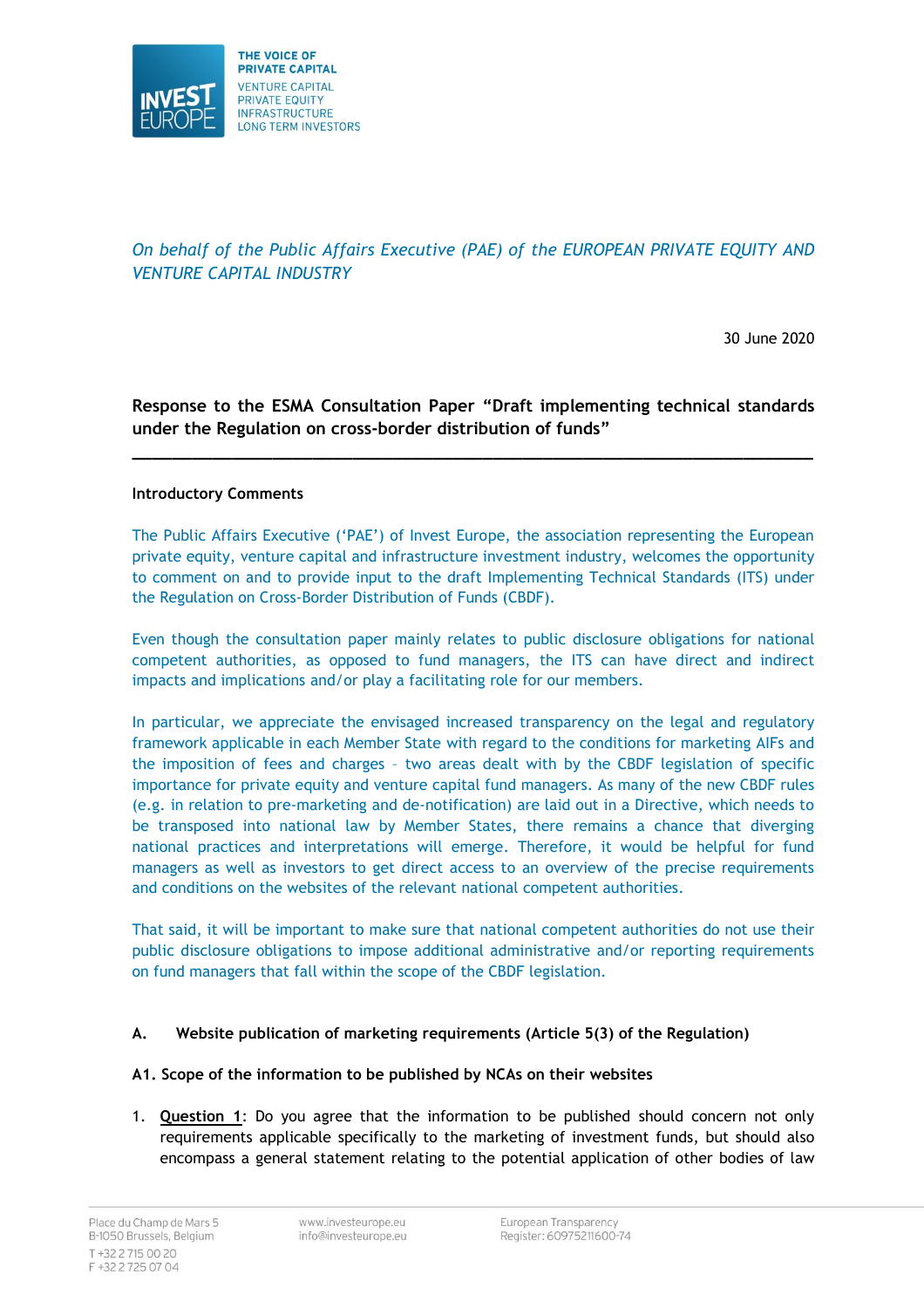

applicable within the concerned jurisdiction, such as rules on the protection of consumers in general? If so, do you agree that this general statement could take the form of a general disclaimer which refers to a non-exhaustive list of relevant bodies of law?

Answer:

Yes.

Invest Europe shares ESMA's view and sees value in national competent authorities publishing information on their website relating to the specific requirements for both the domestic and cross-border marketing of investment funds which are applicable within their jurisdiction. In addition, we support ESMA's suggestion that national competent authorities should also make reference to other bodies of domestic law which are not set out specifically for the marketing of AIFs but may be applicable at the occasion of marketing.

Given the divergent stances taken by Member States, it would be particularly helpful if this information could include details on national marketing rules and requirements for non-EU AIFs and non-EU AIFMs – an area which remains subject to national law and the national private placement regimes (NPPRs). As part of that disclosure, it would be beneficial if Member States could clarify whether these rules and requirements for non-EU AIFs and AIFMs are generic or are likely to vary from one non-EU country to another.

Another example of information that could helpfully be published relates to the marketing of AIFs to semi-professional investors. Again, in light of the divergence across Member States of the regimes and the rules they include that are applied by Member States, the industry would benefit from more transparency on these semi-professional marketing regimes.

## **A2. Format of the publication of complete and up-to-date information on marketing requirements on NCAs' websites**

2. **Question 2**: Do you agree with the proposed approach regarding the format of the publications to be made by NCAs on their websites in respect of marketing requirements for UCITS and AIFs? If not, please provide alternative suggestions.

Answer:

Yes.

The use of a common format will improve accessibility, comparability and efficiency, and ensure alignment between the information provided by national competent authorities across Member States. Such consistency would be hugely beneficial and helpful for fund managers who are marketing across borders and need to navigate a patchwork of diverging national rules and requirements.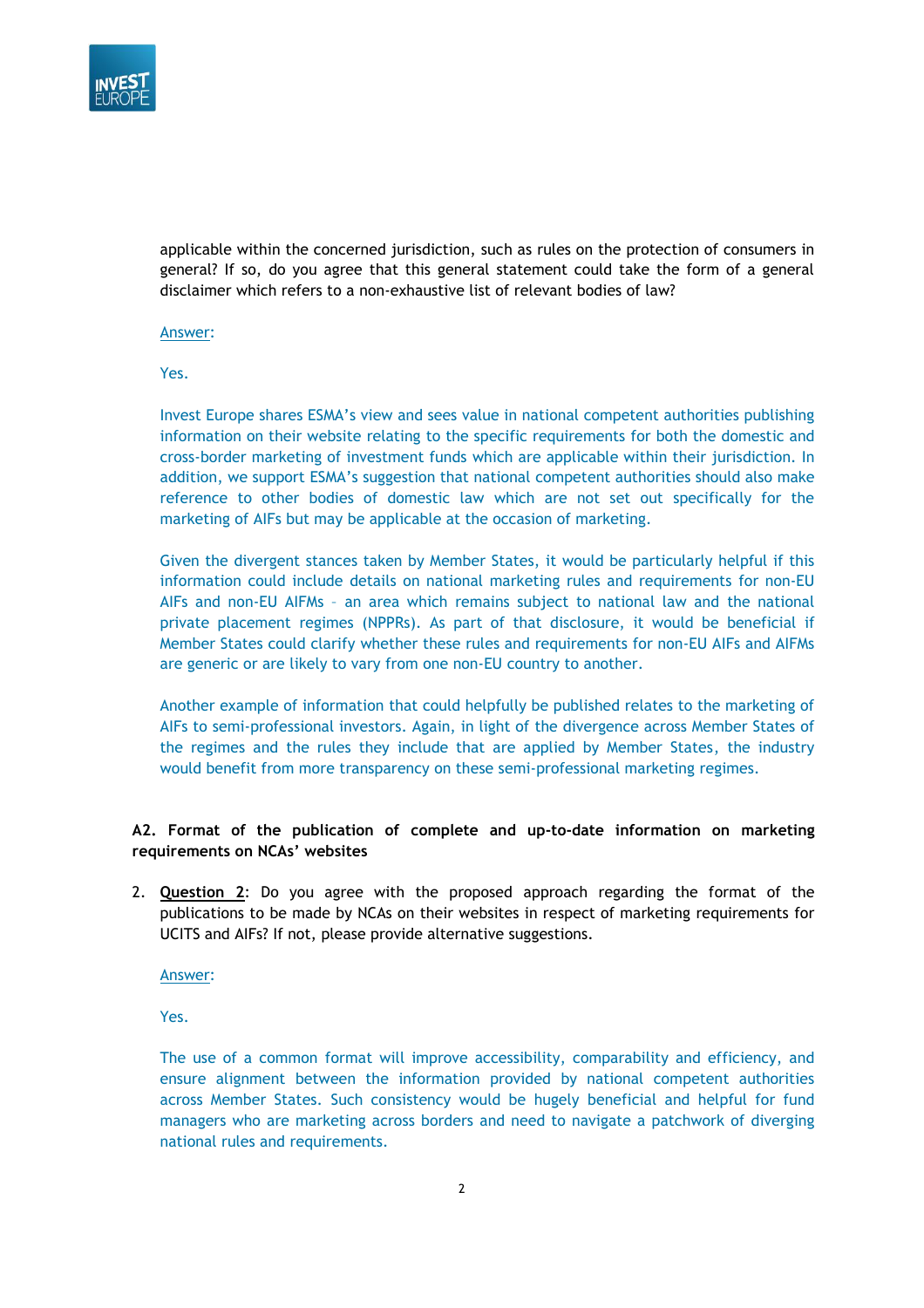

We also agree with the proposed approach to focus on highlighting the requirements applicable to each type of fund (or types of funds). As set out in Annex I "Template for the publication of national provisions governing marketing requirements for AIFs and UCITS" of the draft ITS (emphasis added):

*"Insert up-to-date and complete information on the applicable national laws, regulations and administrative provisions governing marketing requirements for each type of AIF separately, including the hyperlinks to the full version of those laws, regulations and administrative provisions."*

Given the diversity of the AIF/AIFM universe, differentiating between types of fund will make it easier for fund managers, investors and other relevant stakeholders to find the information that they are looking for. In fact, the more specific such a distinction can be, the more helpful it will be. For example, if the marketing requirements vary:

- between private equity AIFs and other types of AIF, or
- between closed-ended and open-ended AIFs, or
- based on the legal form, or
- based on the type of investors being approached,

then that should be outlined and elaborated on.

In addition, it would be useful to make a distinction between the marketing requirements under the NPPRs in relation to Articles 36, 42 and 43 AIFMD.

Finally, recognising that the AIF universe is very diverse, we appreciate that it could be challenging to obtain clear statements from national competent authorities without having a global and harmonised European classification. Perhaps this is something that could be considered in this context.

#### **A3. Format of the publication of the summaries of marketing requirements**

3. **Question 3**: Do you agree with the approach taken regarding the main characteristics of the summary of marketing requirements that NCAs shall publish on their websites? If not, please provide details on the elements that you would favour including in the text or in table.

Answer:

Yes.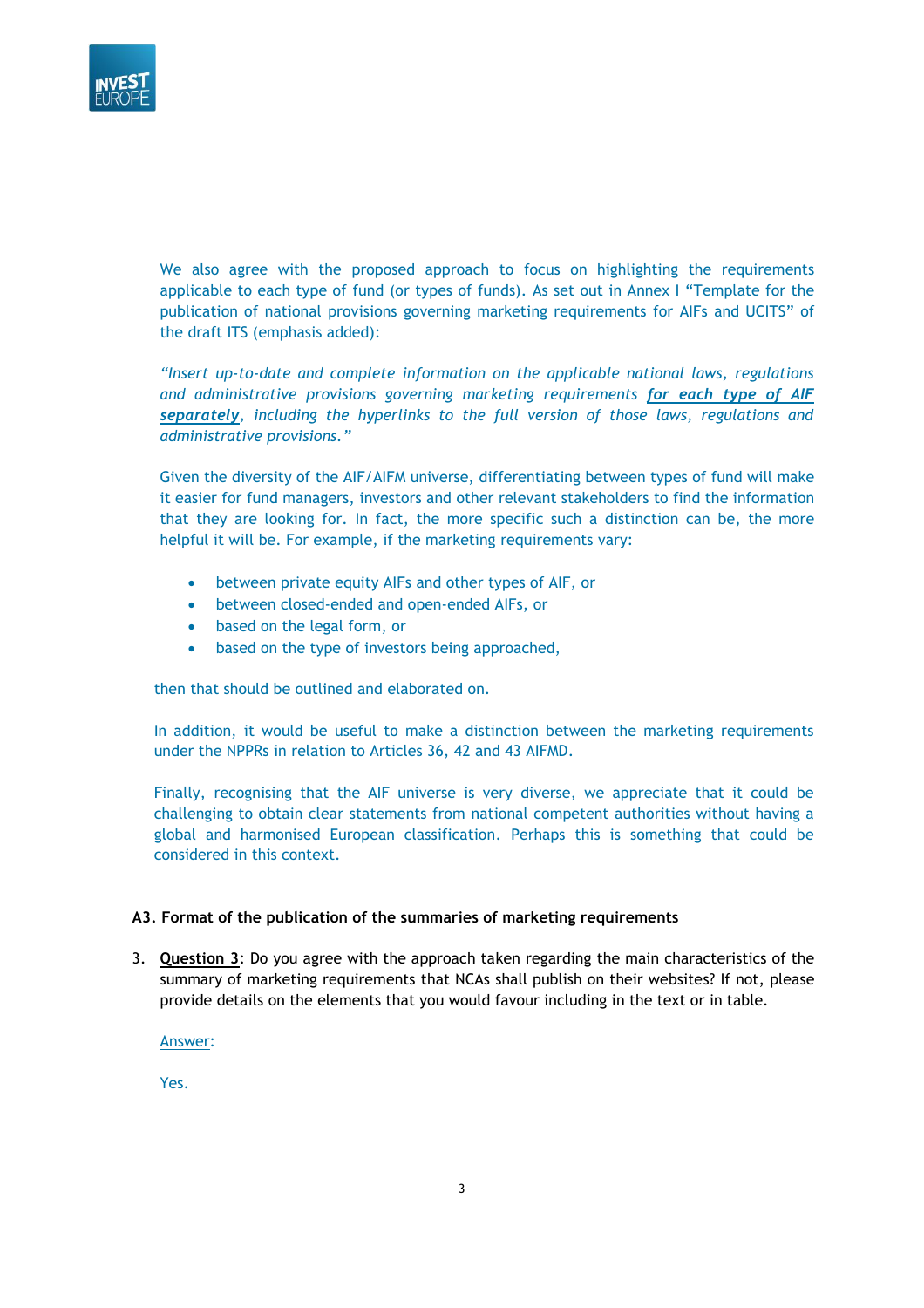

Invest Europe welcomes the increased transparency and clarity that will be achieved by national competent authorities publishing a summary of marketing requirements applicable in their country.

We support the suggested approach that such summaries should give sufficient information to understand the main steps to be taken with a view to marketing AIFs in the concerned jurisdiction.

In particular, the ITS state that these summaries "should not be designed as exhaustive lists of the marketing requirements, nor constitute a legally binding document for the NCAs". While we agree with the latter, we do believe that a certain level of granularity on the actual marketing requirements would be helpful and meaningful. To be clear, it is agreeable that the lists should not be "exhaustive" in the sense of being very detailed, but they should nevertheless be clear and complete, and not omit a specific body of law.

More concretely, it will be important to ensure that these summaries include the type of information that market participants are in particular looking for. For example:

- Are there regulatory reporting requirements beyond those in Annex IV?
- What documents/information should be notified in relation to ongoing AIF obligations?
- What is the timeline for approval?
- List of documents/information that must be provided as part of the application for Articles 36 to 42.

In addition, it would be helpful to work with sub-headings in order to present the information in an orderly, structured and consistent way. Examples of such sub-headings include:

- Security offering laws
- Licencing laws
	- o For fund managers
	- o For intermediaries (e.g. placement agents)
- Tax rules
- Other registrations (e.g. with the local trade registry)
- Other consumer protection rules

There is an important balance to be struck between the level of detail and the actual added value of the information provided. Ultimately, the ambition should be that fund managers, investors and other stakeholders are able to access and use the information without needing the advice of experts. A mere list of hyperlinks without any further explanations should be avoided.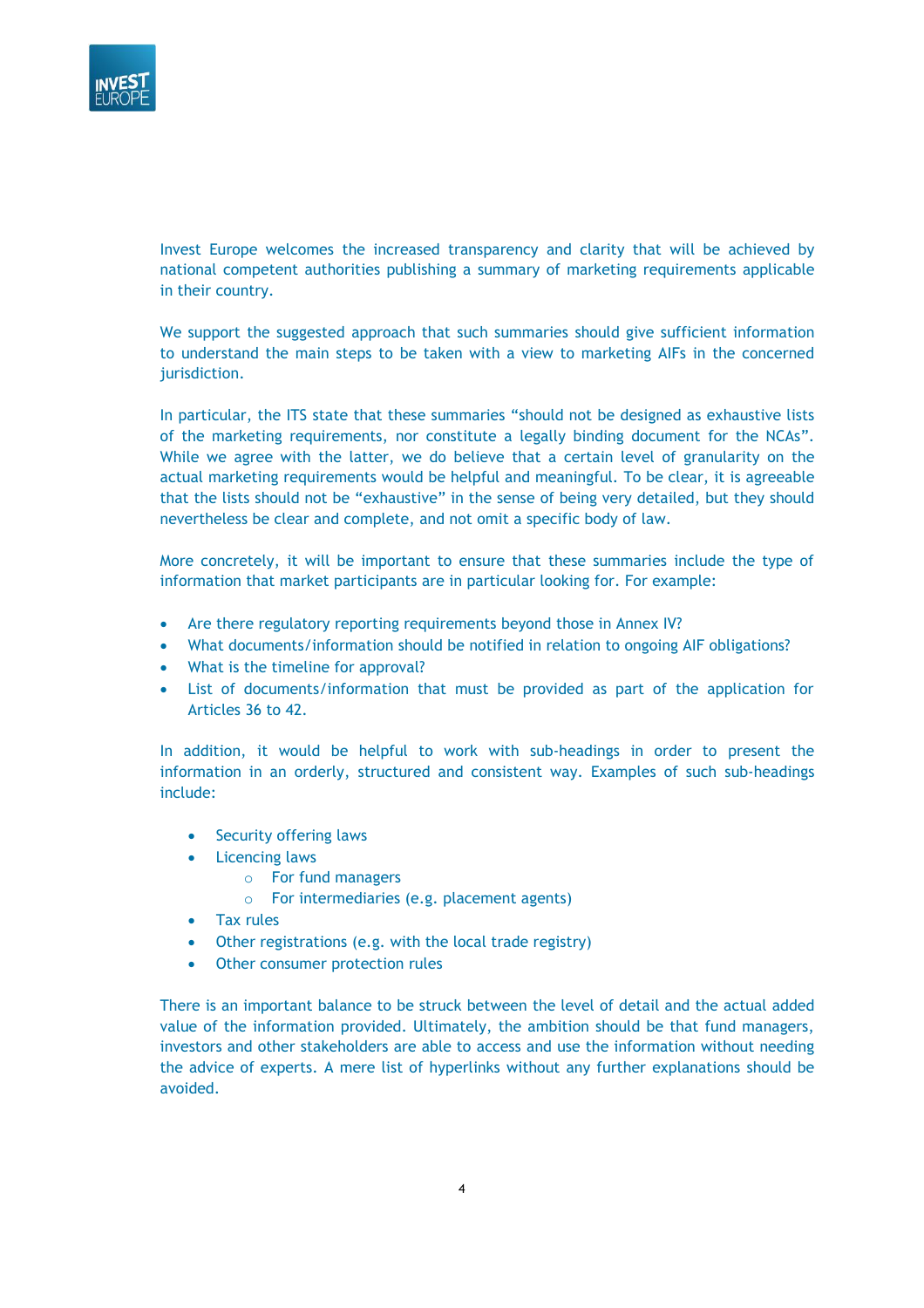

## **B. Website publication of regulatory fees and charges (Article 10(3) of the Regulation)**

## **B1. Scope of the regulatory fees and charges to be published by NCAs on their websites**

4. **Question 4**: Do you agree with the approach taken with respect to the scope of regulatory fees and charges to be published by NCAs on their websites?

#### Answer:

Invest Europe welcomes the increased transparency that will be obtained by national competent authorities publishing up-to-date and complete information about the fees or charges they levy for carrying out their duties in relation to the cross-border activities of AIFMs and EuVECA managers within their jurisdiction, or, where applicable, the calculation methodologies for those fees or charges.

Invest Europe supports the suggested approach that this information should be understood as "encompassing **all existing** regulatory fees and charges levied by NCAs in relation to **any** cross-border **activities** within their jurisdiction, whether **inwards** or **outwards**", implying that this should cover both cross-border *marketing* and *management* activities as well as their legal basis in the Member State's law. This should make it possible for fund managers to determine in advance the overall cost of cross-border activities within each Member State.

Perhaps it could be considered to present this information in the form of a Q&A to facilitate the understanding. We believe that such an approach would/could add clarity and structure to the disclosure by national competent authorities.

Finally, we agree with ESMA's suggestion that, for the avoidance of doubt and for the sake of completeness, national competent authorities should make it clear that there are no fees or charges other than those listed on their websites.

## **B2. Format of the information to be published by NCAs on their websites regarding regulatory fees and charges**

5. **Question 5**: Do you agree that the publication to be made by NCAs under this ITS should be made in the form of a table? If not, do you have any alternative suggestion on the format of the publication on regulatory fees and charges?

Answer:

Yes.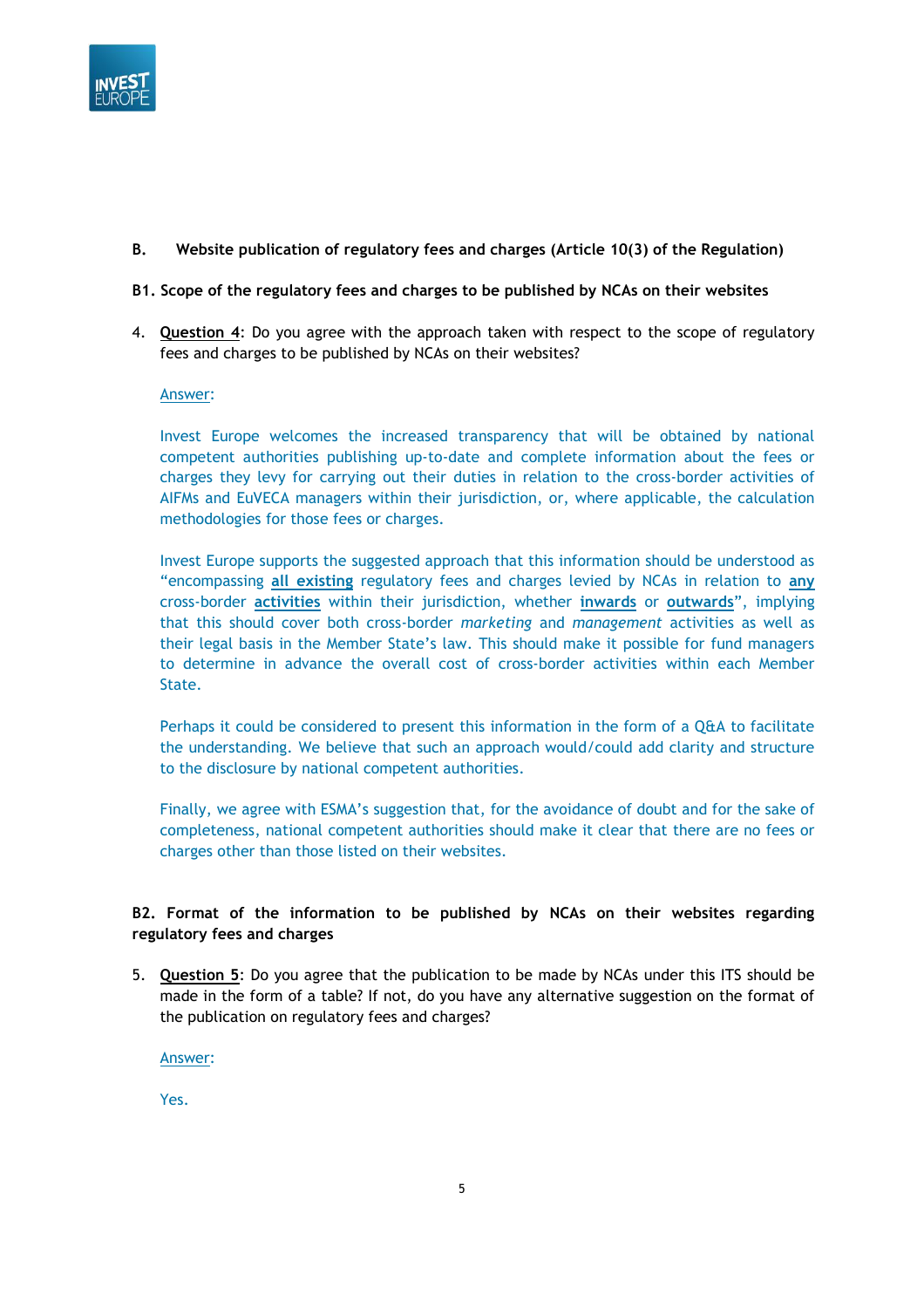

We agree with ESMA's proposed approach intended to strive for harmonisation and consistency (which, in turn, will increase comparability), and to ensure disclosure of all relevant details of the fees and charges levied for cross-border activities of fund managers in a clear and comprehensive manner.

A table format seems to be the best option to present all the information in an orderly and accessible way.

6. **Question 6**: Do you agree that NCAs have the option to supplement the tables setting out the details of the fees and charges with a full text providing detailed information on the fees and the fee calculation, if a table would risk giving incomplete or misleading information?

Answer:

Yes.

As the amount, structure, basis and frequency of the fees and charges levied by national competent authorities may differ from one Member State to another, it would be beneficial to provide national competent authorities with the flexibility and possibility to add some explanatory text. This kind of additional information will be particularly helpful for fund managers marketing across multiple jurisdictions.

7. **Question 7**: Do you agree with the content of the table? Do you think any other information should be published by NCAs in relation to the regulatory fees and charges?

Answer:

Yes.

The template proposed in Annex III of the ITS already looks very comprehensive and seems to capture the right categories:

- a detailed breakdown of the different types of applicable regulatory fees and charges, including the amount to be paid as either a fixed fee or a percentage (including the calculation basis and methodology, as applicable);
- the type of activity to which the fee relates (e.g. marketing by a domestic manager of a fund established in another Member State to domestic investors, etc.);
- the legal basis for levying the fee;
- the periodicity of the fee, as applicable; and
- the person or entity who is liable for paying the fee.

However, for the sake of completeness, it may be worth considering adding the following pieces of information: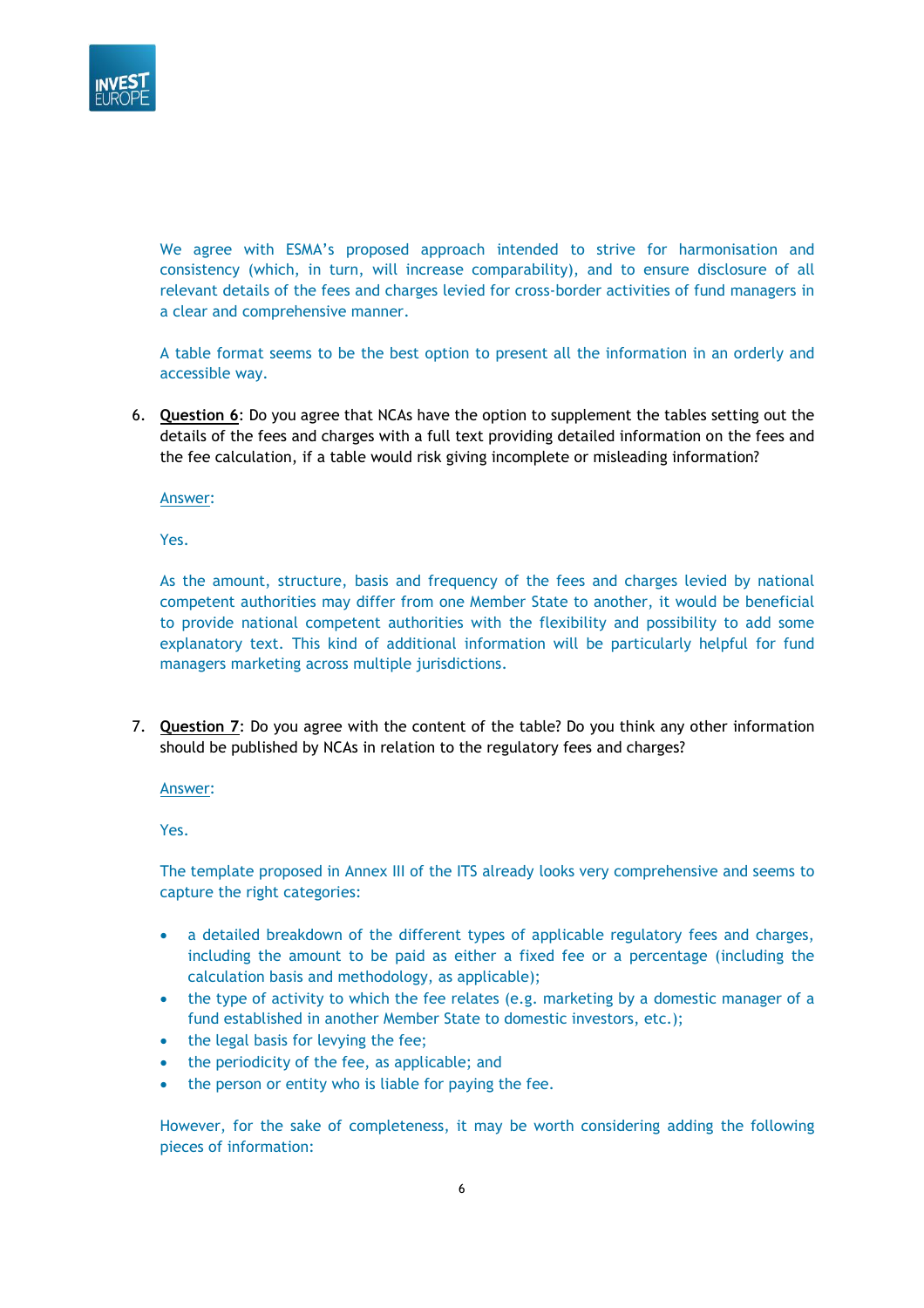

- the period of time for which AIFMs are liable to pay fees;
- how such fees and charges may be modified by national competent authorities or local lawmakers;
- when payment(s) should be executed;
- a clear distinction between each type of fee or charge depending on each scenario faced (e.g. Article 31, Article 32, Article 36, Article 42, Article 43 AIFMD);
- in case of a periodic fee, the steps that can be taken (if any) to avoid ongoing fee payments. This is particularly relevant when a fund manager wants to withdraw or cancel its registration if the fundraising in a certain Member State was not successful.

Finally, in accordance with Article 9 of Regulation (EU) 2019/1156, ESMA may want to consider disclosing information on how consistency with the overall cost relating to the performance of the functions of the national competent authorities is assessed.

## **C. Central database listing funds marketed on a cross-border basis (Article 13(3) of the Regulation)**

8. **Question 8**: Please specify the use you would make of the information to be contained in the central database listing UCITS and AIFs marketed on a cross-border basis. Do you have any suggestion regarding the format of this central database?

## Answer:

As a general starting point, we believe that the central database can play an important role in increasing transparency, helping investor protection and harmonising the level of information disclosed in the EU. Currently, details about which fund / sub-fund (if any) has been passported or authorised locally are not always clear or even accessible.

In more practical terms, we expect that the database will be consulted mainly for market intelligence purposes, i.e. to collect information on issues like:

- Name of AIF
- Name of AIFM
- Target size
- Date of registration
- Category of the AIF's investment strategy

This can be particularly relevant for an investor (or an advisor to an investor) when they are doing due diligence on funds they want to invest in and in the context of mergers and acquisitions.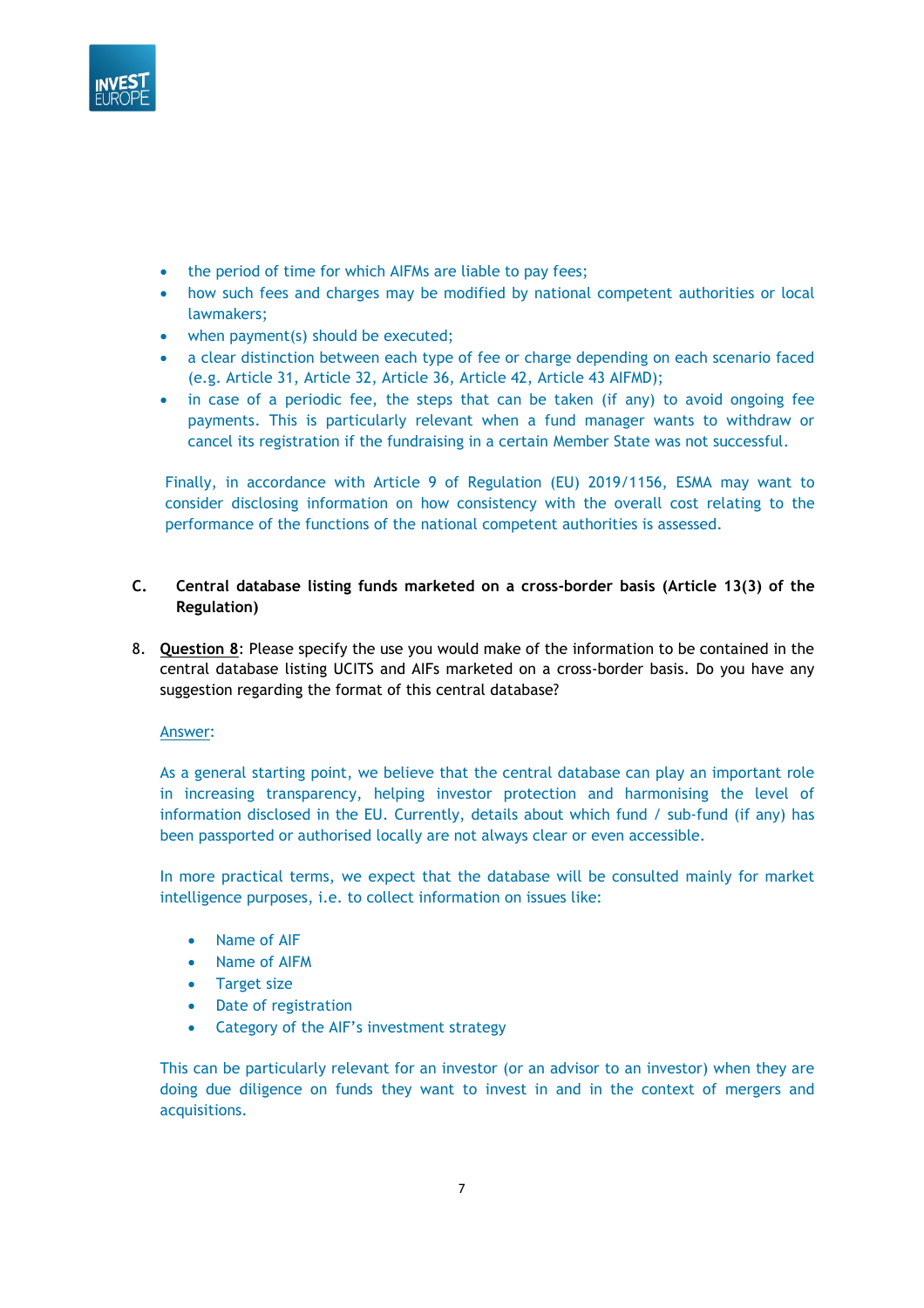

The same goes for fund managers, who might also use the central database for completing AML / KYC checks on other funds with whom they are dealing on a transaction (for example, to ensure that the funds that have been communicated as part of KYC are formally registered). As such, ESMA's database would be an independent third party source.

As regards the format, the central database should be a user-friendly and search engine optimized website. It is also important that the information is easily searchable on the website.

A table may be one good way to achieve this. For example, such a table could have a row for each fund / sub-fund with columns on investment fund managers and the country of domicile of the fund, of the manager and of marketing:

| <b>Fund</b><br>(AIF/UCITS) | Sub-fund (if<br>any) | <b>Investment</b><br><b>Fund</b><br><b>Manager</b> | <b>Fund</b><br>domicile | <b>Manager</b><br>domicile | Marketed in<br>(ISO2)       |
|----------------------------|----------------------|----------------------------------------------------|-------------------------|----------------------------|-----------------------------|
| Fund A                     | Sub-fund X           | Manager1                                           | CountryA                | CountryB                   | <b>COUNTRIES X,</b><br>Y. Z |
| Fund A                     | Sub-fund Y           | Manager1                                           | CountryA                | CountryB                   | <b>COUNTRIES X,</b><br>Y, Z |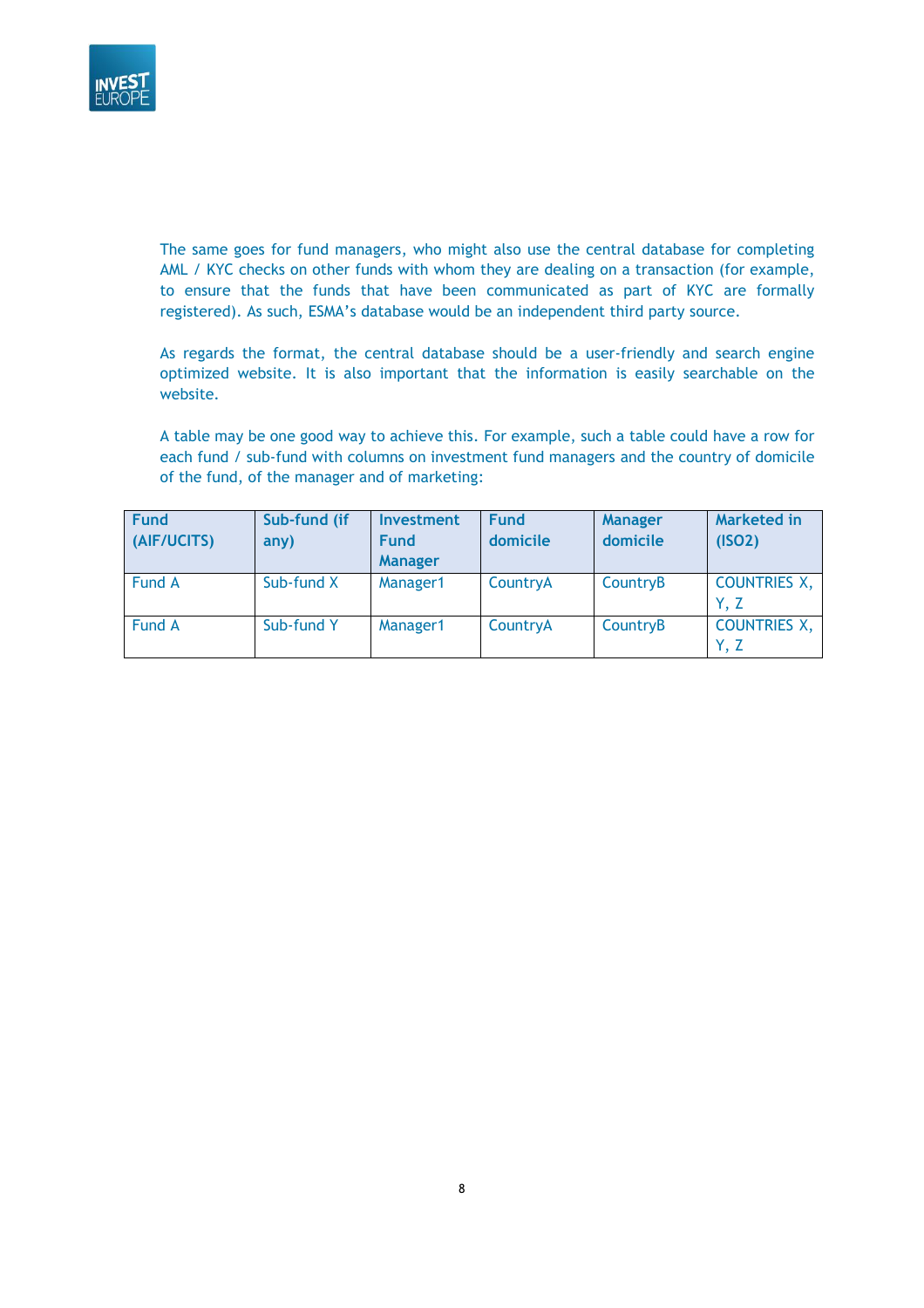

# **Contact**

For further information, please contact Martin Bresson [\(martin.bresson@investeurope.eu\)](mailto:martin.bresson@investeurope.eu) or Erika Blanckaert [\(erika.blanckaert@investeurope.eu\)](mailto:erika.blanckaert@investeurope.eu) at Invest Europe.